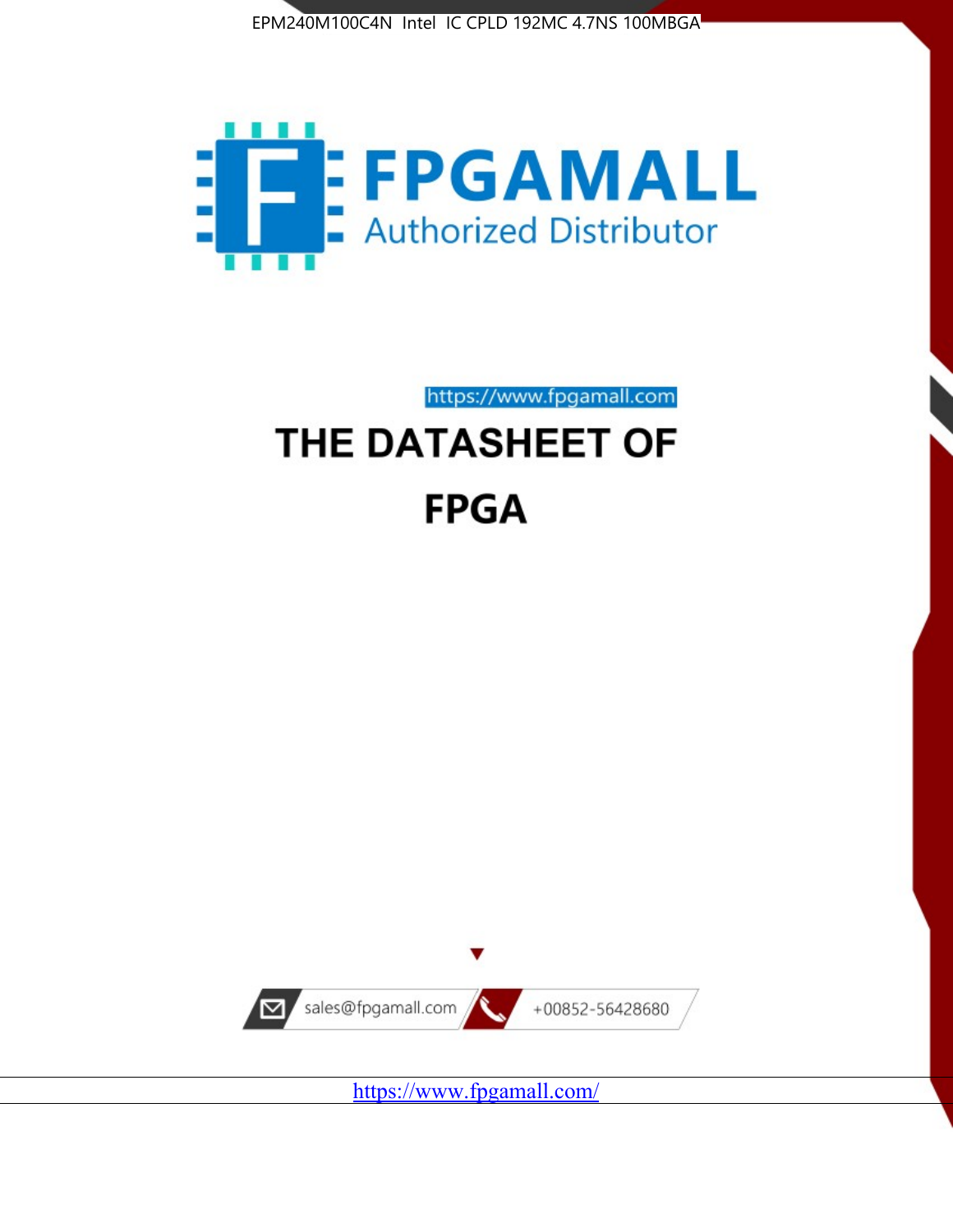

**MII51006-1.6**

#### **Software**

 $MAX<sup>®</sup>$  II devices are supported by the Altera® Quartus<sup>®</sup> II design software with new, optional MAX+PLUS® II look and feel, which provides HDL and schematic design entry, compilation and logic synthesis, full simulation and advanced timing analysis, and device programming. Refer to the Design Software Selector Guide for more details about the Quartus II software features.

**6. Reference and Ordering Information**

The Quartus II software supports the Windows XP/2000/NT, Sun Solaris, Linux Red Hat v8.0, and HP-UX operating systems. It also supports seamless integration with industry-leading EDA tools through the NativeLink interface.

#### **Device Pin-Outs**

Printed device pin-outs for MAX II devices are available on the Altera website ([www.altera.com](http://www.altera.com/)).

### **Ordering Information**

Figure 6–1 describes the ordering codes for MAX II devices. For more information about a specific package, refer to the *[Package Information](http://www.altera.com/literature/hb/max2/max2_mii51007.pdf)* chapter in the *MAX II Device Handbook*.



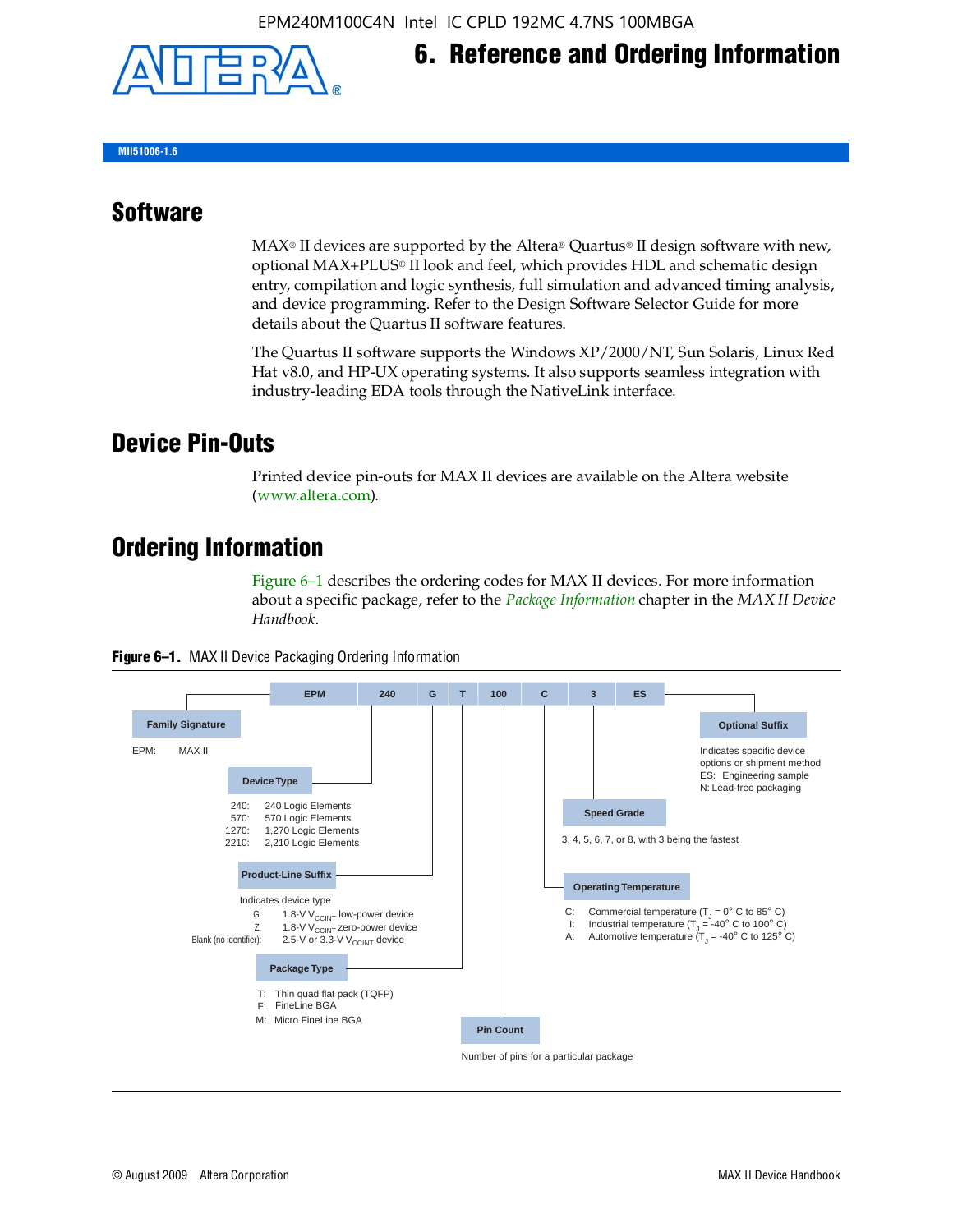### **Referenced Documents**

This chapter references the following document:

■ *[Package Information](http://www.altera.com/literature/hb/max2/max2_mii51007.pdf)* chapter in the *MAX II Device Handbook*

## **Document Revision History**

Table 6–1 shows the revision history for this chapter.

| Table 6-1. Document Revision History |
|--------------------------------------|
|                                      |

| <b>Date and Revision</b>      | <b>Changes Made</b>                                          | <b>Summary of Changes</b>                     |
|-------------------------------|--------------------------------------------------------------|-----------------------------------------------|
| August 2009,<br>version 1.6   | Updated Figure 6-1.<br>$\sim$                                | Added information for speed<br>$q\,rad\,e-8$  |
| October 2008,<br>version 1.5  | Updated New Document Format.                                 |                                               |
| December 2007,<br>version 1.4 | Added "Referenced Documents" section.<br>Updated Figure 6-1. | Updated document with<br>MAX IIZ information. |
| December 2006,<br>version 1.3 | Added document revision history.                             |                                               |
| October 2006.<br>version 1.2  | Updated Figure 6-1.                                          |                                               |
| June 2005.<br>version 1.1     | Removed Dual Marking section.                                |                                               |